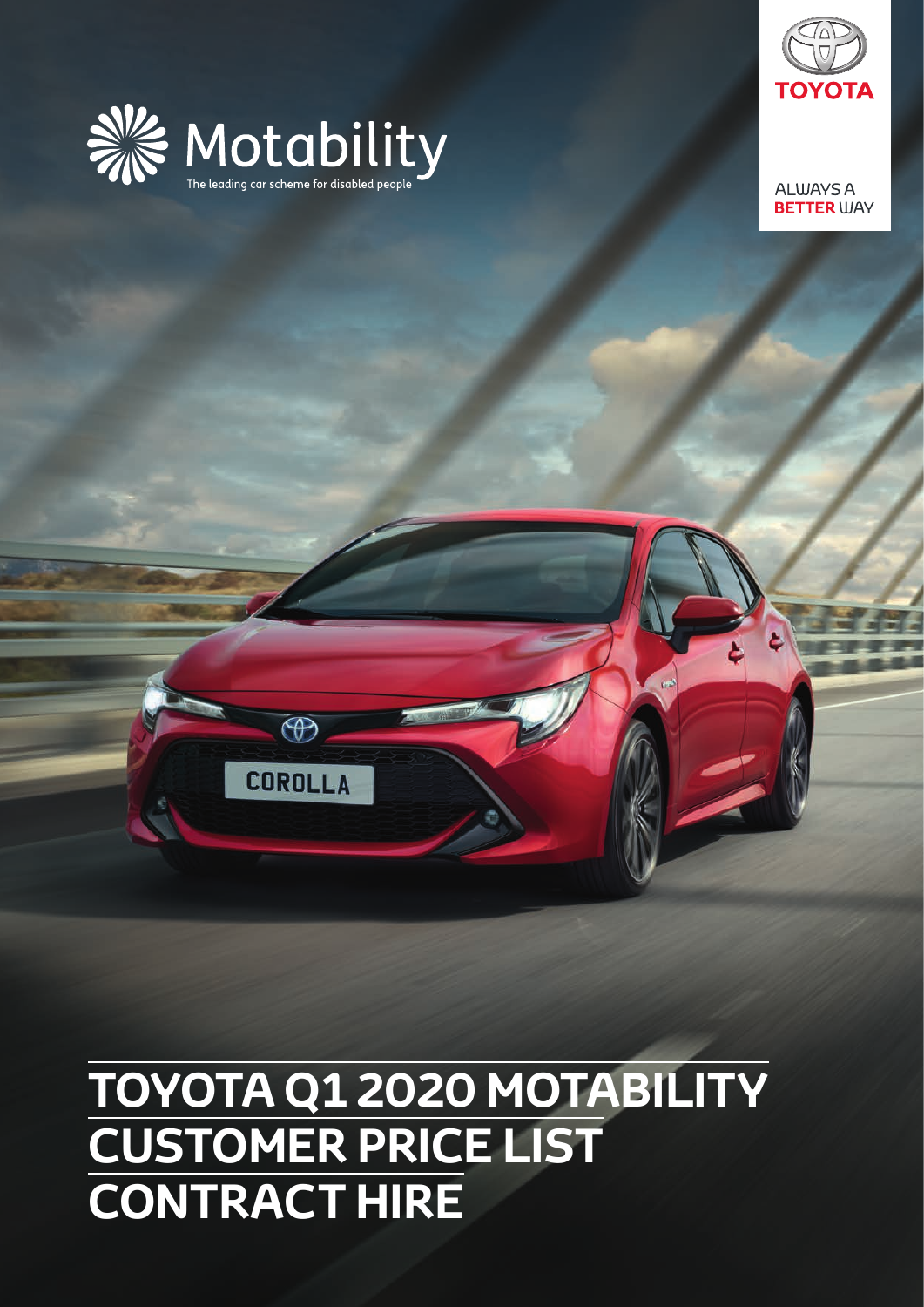## **Toyota Q1 2020 Motability Customer Price List**

Contract Hire



| Model                                  | <b>Engine</b> | <b>Fuel</b>          | <b>Transmission</b> | <b>Body Style</b>     | <b>CIVILIAN ALLOWANCE</b>      |                                 | <b>WAR PENSIONER</b><br><b>ALLOWANCE</b> |                          |                                                       |
|----------------------------------------|---------------|----------------------|---------------------|-----------------------|--------------------------------|---------------------------------|------------------------------------------|--------------------------|-------------------------------------------------------|
|                                        |               |                      |                     |                       | <b>Advance</b><br>Payment<br>£ | Weekly<br><b>Allowance</b><br>£ | Advance<br>Payment<br>£                  | Weekly<br>Allowance<br>£ | <b>VTN</b><br>(For use on the<br>Application<br>Form) |
| <b>AYGO</b>                            |               |                      |                     |                       |                                |                                 |                                          |                          |                                                       |
| х                                      | 1.0 VVT-i     | Petrol               | Man (5-Speed)       | 5 dr HB               | £0                             | £54.00                          | £0                                       | £54.00                   | 713225                                                |
| x-play (2)                             | 1.0 VVT-i     | Petrol               | Man (5-Speed)       | 5 dr HB               | £0                             | £56.75                          | £0                                       | £56.75                   | 713224                                                |
| x-play (2)                             | 1.0 VVT-i     | Petrol               | x-shift             | 5 dr HB               | £0                             | £61.20                          | £0                                       | £61.20                   | 713223                                                |
| x-cite (6) Mandarin                    | $1.0 VVT-i$   | Petrol               | x-shift             | 5 dr HB               | £0                             | T/A                             | £0                                       | £63.10                   | 688129                                                |
| x-cite (6) Mandarin                    | 1.0 VVT-i     | Petrol               | Man (5-Speed)       | 5 dr HB               | £0                             | £60.25                          | £0                                       | £60.25                   | 688130                                                |
| x-clusiv (4)                           | 1.0 VVT-i     | Petrol               | Man (5-Speed)       | 5 dr HB               | £0                             | T/A                             | £0                                       | £63.10                   | 712284                                                |
| x-clusiv (4)                           | 1.0 VVT-i     | Petrol               | x-shift             | 5 dr HB               | £0                             | T/A                             | £0                                       | £63.10                   | 712283                                                |
| x-trend                                | $1.0 VVT-i$   | Petrol               | Man (5-Speed)       | 5 dr HB               | £0                             | £58.00                          | £0                                       | £58.00                   | 709665                                                |
| x-trend                                | 1.0 VVT-i     | Petrol               | x-shift             | 5 dr HB               | £0                             | T/A                             | £0                                       | £63.10                   | 709664                                                |
| x-trend with Funroof                   | 1.0 VVT-i     | Petrol               | Man (5-Speed)       | 5 dr HB               | £0                             | £60.25                          | £0                                       | £60.25                   | 709633                                                |
| x-trend with Funroof                   | 1.0 VVT-i     | Petrol               | x-shift             | 5 dr HB               | £245                           | T/A                             | £0                                       | £64.73                   | 709632                                                |
| Yaris                                  |               |                      |                     |                       |                                |                                 |                                          |                          |                                                       |
| Icon                                   | 1.0 VVT-i     | Petrol               | Man (5-Speed)       | 5 dr HB               | £0                             | £60.60                          | £0                                       | £60.60                   | 686490                                                |
| Icon                                   | 1.5 VVT-i     | Petrol               | Man (6-Speed)       | 5 dr HB               | £195                           | T/A                             | £0                                       | £64.39                   | 686485                                                |
| Icon                                   | 1.5 VVT-i     | Petrol               | Auto                | 5 dr HB               | £495                           | T/A                             | £0                                       | £66.38                   | 686484                                                |
| Icon                                   | $1.5 VVT-i$   | Hybrid Petrol        | Auto                | 5 dr HB               | £245                           | T/A                             | £0                                       | £64.73                   | 686483                                                |
| Y20                                    | $1.5 VVT-i$   | Petrol               | Man (6-Speed)       | 5 dr HB               | £245                           | T/A                             | £0                                       | £64.73                   | 686476                                                |
| Y20                                    | 1.5 VVT-i     | Petrol               | Auto                | 5 dr HB               | £0                             | T/A                             | £0                                       | £63.10                   | 686475                                                |
| Y20 Bi-Tone                            | 1.5 VVT-i     | Hybrid Petrol        | Auto                | 5 dr HB               | £395                           | T/A                             | £0                                       | £65.72                   | 686474                                                |
| Y20                                    | $1.5 VVT-i$   | <b>Hybrid Petrol</b> | Auto                | 5 dr HB               | £395                           | T/A                             | £0                                       | £65.72                   | 686473                                                |
| Excel                                  | $1.5 VVT-i$   | <b>Hybrid Petrol</b> | Auto                | 5 dr HB               | £695                           | T/A                             | £0                                       | £67.70                   | 686466                                                |
| GR-Sport                               | $1.5 VVT-i$   | <b>Hybrid Petrol</b> | Auto                | 5 dr HB               | £745                           | T/A                             | £42                                      | £67.75                   | 686469                                                |
| <b>New Corolla</b>                     |               |                      |                     |                       |                                |                                 |                                          |                          |                                                       |
| Icon                                   | 1.8 VVT-i     | <b>Hybrid Petrol</b> | Auto                | 5 dr HB               | £695                           | T/A                             | £0                                       | £67.70                   | 686549                                                |
| Icon Tech                              | 1.8 VVT-i     | <b>Hybrid Petrol</b> | Auto                | 5 dr HB               | £745                           | T/A                             | £42                                      | £67.75                   | 686546                                                |
| Design                                 | 1.8 VVT-i     | <b>Hybrid Petrol</b> | Auto                | 5 dr HB               | £895                           | T/A                             | £101                                     | £68.35                   | 686543                                                |
| Design with Panoramic Roof             | 1.8 VVT-i     | <b>Hybrid Petrol</b> | Auto                | 5 dr HB               | £995                           | T/A                             | £201                                     | £68.35                   | 686510                                                |
| Design                                 | 2.0 VVT-i     | <b>Hybrid Petrol</b> | Auto                | 5 dr HB               | £1,095                         | T/A                             | £301                                     | £68.35                   | 686542                                                |
| Design with Panoramic Roof             | 2.0 VVT-i     | <b>Hybrid Petrol</b> | Auto                | 5 dr HB               | £1,195                         | T/A                             | £81                                      | T/A                      | 686508                                                |
| Excel                                  | 1.8 VVT-i     | Hybrid Petrol        | Auto                | 5 dr HB               | £1,145                         | T/A                             | £31                                      | T/A                      | 686538                                                |
| Excel with Panoramic Roof              | 1.8 VVT-i     | Hybrid Petrol        | Auto                | 5 dr HB               | £1,445                         | T/A                             | £331                                     | T/A                      | 686506                                                |
| Excel Bi-Tone                          | 1.8 VVT-i     | Hybrid Petrol        | Auto                | 5 dr HB               | £1,245                         | T/A                             | £131                                     | T/A                      | 686708                                                |
| Excel                                  | 2.0 VVT-i     | Hybrid Petrol        | Auto                | 5 dr HB               | £1,695                         | T/A                             | £581                                     | T/A                      | 686537                                                |
| Excel with Panoramic Roof              | 2.0 VVT-i     | Hybrid Petrol        | Auto                | 5 dr HB               | £2,245                         | T/A                             | £1,131                                   | T/A                      | 686504                                                |
| Excel Bi-Tone                          | 2.0 VVT-i     | Hybrid Petrol        | Auto                | 5 dr HB               | £1,495                         | T/A                             | £381                                     | T/A                      | 686707                                                |
| Excel with JBL Premium Sound 2.0 VVT-i |               | Hybrid Petrol        | Auto                | 5 dr HB               | £1,895                         | T/A                             | £781                                     | T/A                      | 686496                                                |
| <b>GR</b> Sport                        | 1.8 VVT-i     | Hybrid Petrol        | Auto                | 5 dr HB               | £1,095                         | T/A                             | £301                                     | £68.35                   | 686520                                                |
| GR Sport Bi-Tone                       | 1.8 VVT-i     | Hybrid Petrol        | Auto                | 5 dr HB               | £1,145                         | T/A                             | £31                                      | T/A                      | 686494                                                |
| <b>GR</b> Sport                        | 2.0 VVT-i     | Hybrid Petrol        | Auto                | 5 dr HB               | £1,445                         | T/A                             | £331                                     | T/A                      | 686518                                                |
| <b>GR Sport Bi-Tone</b>                | 2.0 VVT-i     | Hybrid Petrol        | Auto                | 5 dr HB               | £1,595                         | T/A                             | £481                                     | T/A                      | 686493                                                |
| Icon                                   | 1.8 VVT-i     | Hybrid Petrol        | Auto                | <b>Touring Sports</b> | £745                           | T/A                             | £42                                      | £67.75                   | 686548                                                |
| Icon Tech                              | 1.8 VVT-i     | Hybrid Petrol        | Auto                | <b>Touring Sports</b> | £795                           | T/A                             | £1                                       | £68.35                   | 686545                                                |